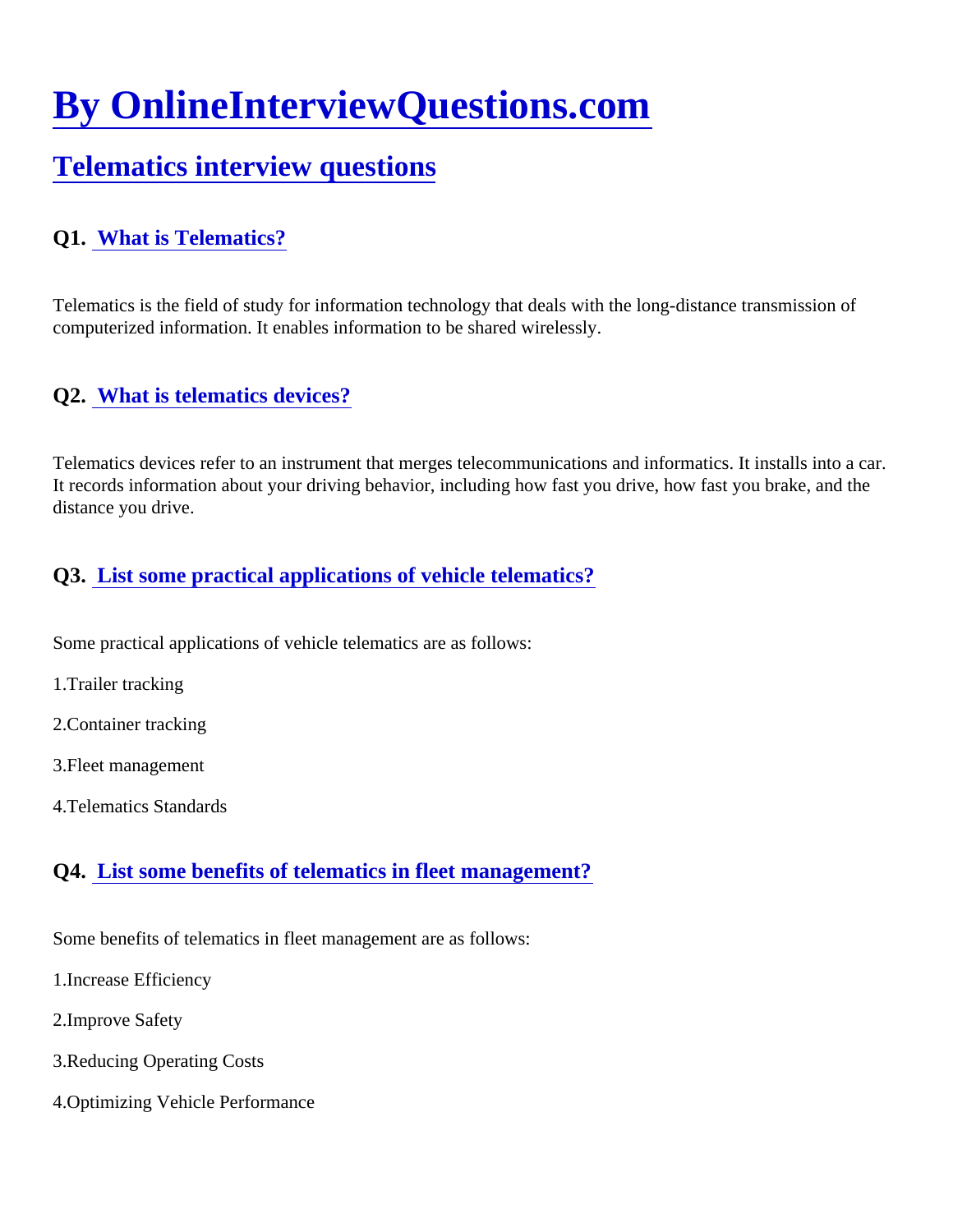- 5.Scheduling Alerts for Repair Centers
- 6.Streamlining Compliance
- 7.Ret

Q5. [Can you tell top commercial Telematics companies in world](https://www.onlineinterviewquestions.com/can-you-tell-top-commercial-telematics-companies-in-world/)?

Some of the top commercial Telematics companies in the world are as follows:

- 1.AirIQ
- 2.Fleetmatics Group
- 3.MiX Telematics
- 4.TomTom
- 5.Trimble
- Q6. [What is telematics box?](https://www.onlineinterviewquestions.com/what-is-telematics-box/)

A telematics box is an electronic device fitted to a vehicle to record and monitor the driver's performance.

#### Q7. [Please explian the functions of Data Link Layer?](https://www.onlineinterviewquestions.com/please-explian-the-functions-of-data-link-layer/)

The functions of the data link layer are as follows:

- 1. Framing
- 2. Physical Addressing
- 3. Flow Control
- 4. Error Control
- 5. Access Control
- Q8. [What is a Communication system?](https://www.onlineinterviewquestions.com/what-is-a-communication-system/)